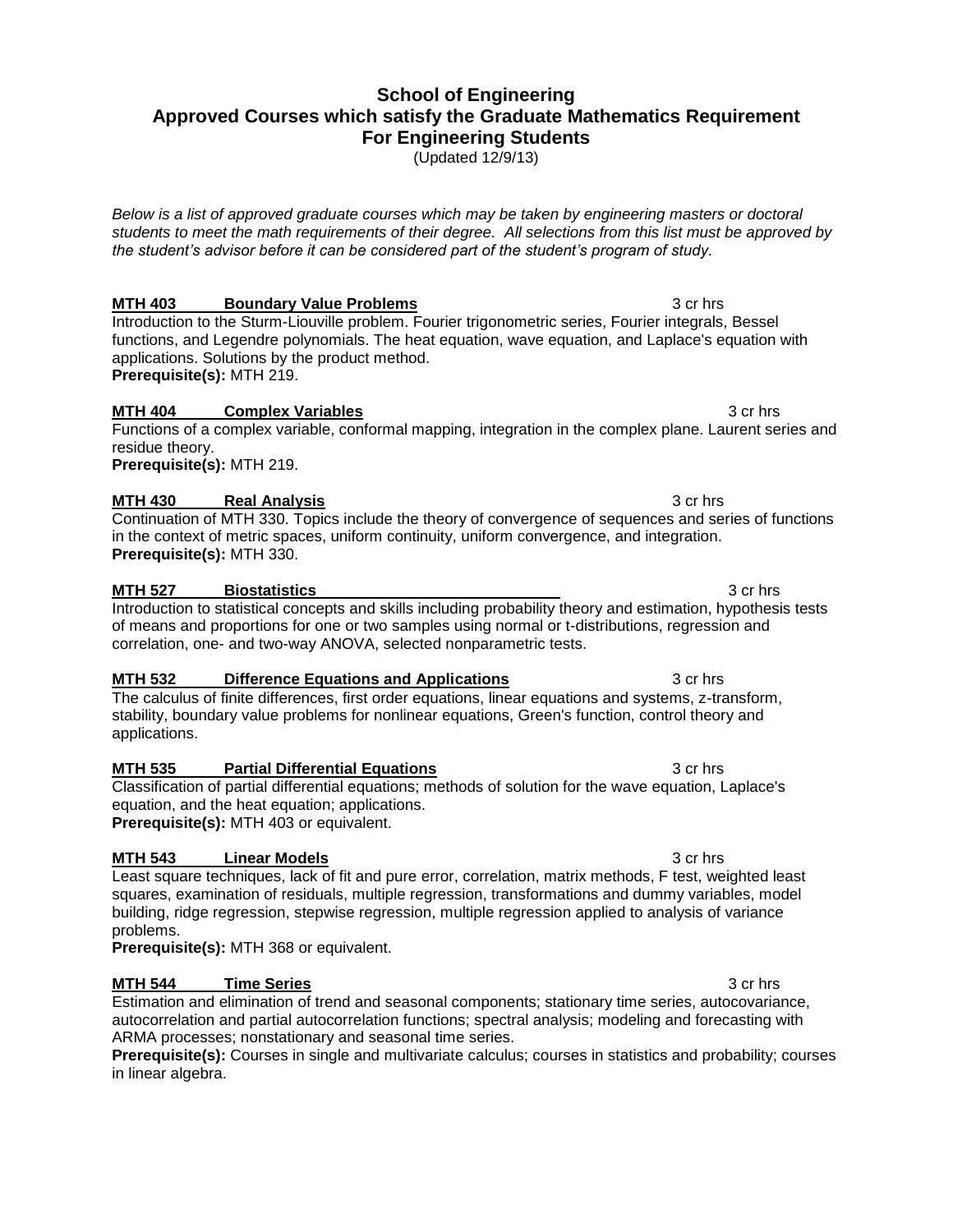### **MTH 547 Statistics for Experimenters 3 cr hrs** 3 cr hrs

Covers those areas of design of experiments and analysis of quantitive data that are useful to anyone engaged in experimental work. Designed experiments using replication and blocking. Use of transformations. Applications of full and fractional factorial designs. Experimental design for developing quality into products using Taguchi methods. **Prerequisite(s):** MTH 367 or equivalent.

### **MTH 551 Methods of Mathematical Physics** 3 cr hrs

### Linear transformations and matrix theory, linear integral equations, calculus of variations, eigenvalue problems.

**Prerequisite(s):** MTH 403 or equivalent.

## **MTH 552 Methods of Applied Mathematics** 3 cr hrs

Dimensional analysis and scaling, regular and singular perturbation methods with boundary layer analysis, the stability and bifurcation of equilibrium solutions, other asymptotic methods. **Prerequisite(s):** MTH 403 or equivalent.

## **MTH 555 Numerical Analysis I 3 cr hrs**

Solutions of nonlinear equations, Newton's methods, fixed point methods, solutions of linear equations, LU decomposition, iterative improvement, QR decomposition, SV decomposition. **Prerequisite(s):** (CPS 132 or 150) or equivalent; MTH 302 or equivalent.

## **MTH 556 • Numerical Analysis II 3 cr hrs** 3 cr hrs

Interpolating functions, numerical differentiation, numerical integration including Gaussian quadrature, numerical solutions of differential equations.

**Prerequisite(s):** (CPS 132 or 150) or equivalent; MTH 219 or equivalent.

# **MTH 558 Financial Mathematics I, Discrete Model** 3 cr hrs

Discrete methods in financial mathematics. Topics include introduction to financial derivatives, discrete probability theory, discrete stochastic processes (Markov chain, random walk, and Martingale), binomial tree models for derivative pricing and computational methods (European and American options), forward and futures, and interest rate derivatives.

**Prerequisite(s):** MTH 411 or equivalent.

# **MTH 559 Financial Mathematics II, Continuous Model** 3 cr hrs

Discrete methods in financial mathematics. Continuous methods in financial mathematics. Topics include review of continuous probability theory, Ito's Lemma, the Black-Scholes partial differential equation, option pricing via partial differential equations, analysis of exotic options, local and stochastic volatility models, American options, fixed income and stopping time. Computational methods are introduced. **Prerequisite(s):** MTH 558.

# **MTH 563 Computational Finance 3 cr hrs** 3 cr hrs

The purpose of this course is to introduce students to numerical methods and various financial problems that include portfolio optimization and derivatives valuation that can be tackled by numerical methods. Students will learn the basics of numerical analysis, optimization methods, Monte Carlo simulations and finite difference methods for solving PDEs.

**Prerequisite(s):** MBA 621 or permission of instructor.

# **MTH 565 Linear Algebra 3** cr hrs

Vector spaces, linear transformations and matrices; determinants, inner product spaces, invariant directsum decomposition and the Jordan canonical form.

# **MTH 571 Topology I The Contract of the Contract of the Contract of the Contract of the Contract of the Contract of the Contract of the Contract of the Contract of the Contract of the Contract of the Contract of the Co**

An axiomatic treatment of the concept of a topological space; bases and subbases; connectedness, compactness; continuity, homeomorphisms, separation axioms and countability axioms; convergence in topological spaces.